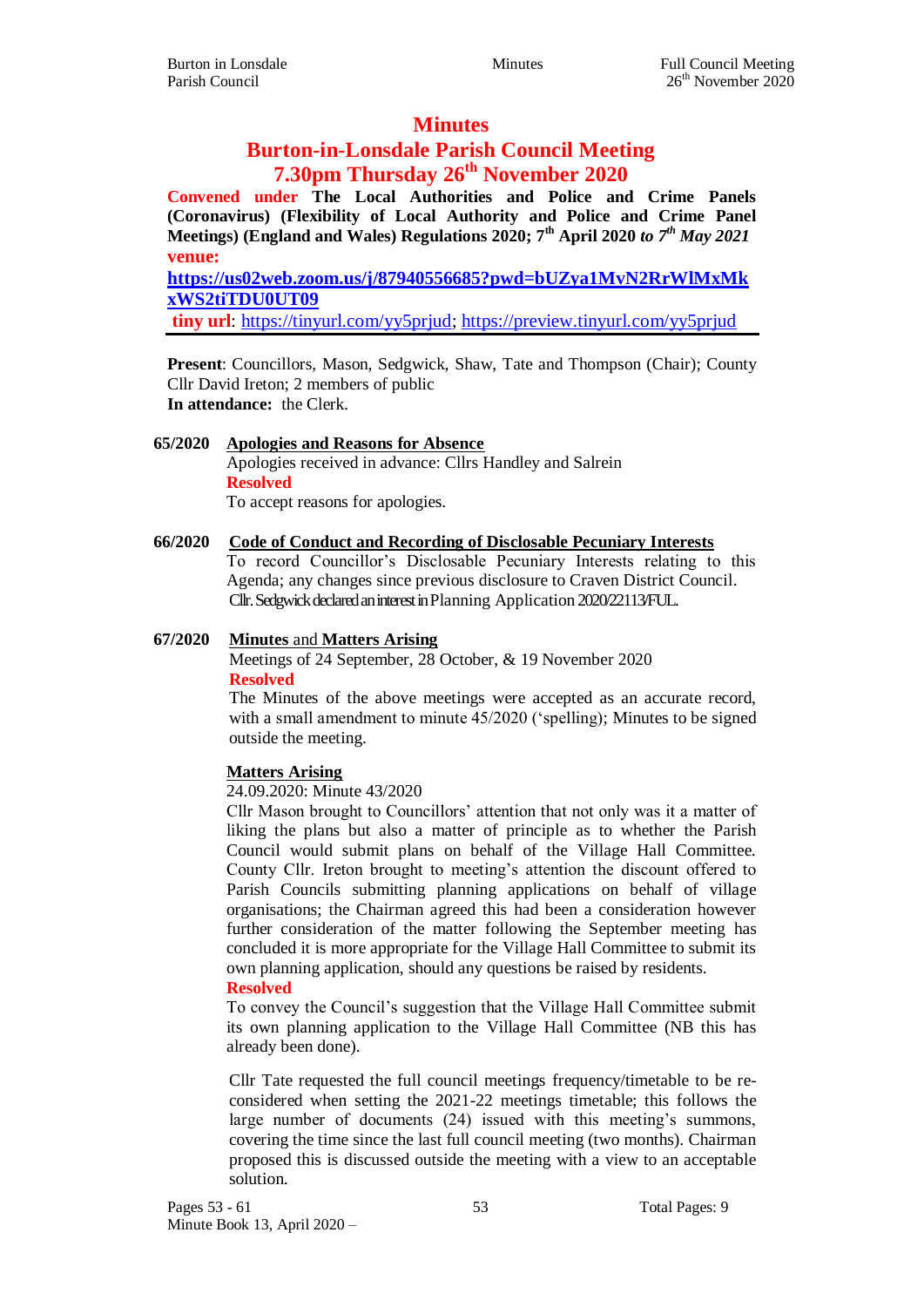# **68/2020 Public Questions** or Statements

a) Mr Gillibrand stated he is waiting to hear from the Parish Council regarding his request to the Parish Council to lift its Caution Against First Registration (CAFR) relating to the gravel path on the east side of the Village Green.

The Chairman explained that the matter was discussed at the September meeting (Minute 40/2020), concluding the Council would not lift its CAFR; therefore it is not on this meeting's agenda. The council has received legal advice to maintain the status quo. It would be inappropriate to change.

Mr Gillibrand stated he had asked the Council to set out on what basis the Council proposes to maintain the Caution on the gravel path, recommending the Council should take legal advice as otherwise, in his view, it would be problematic for the Parish Council.

The Chairman thanked Mr Gillibrand, reminding the meeting of the legal advice that it would be inappropriate for the Chairman to deal with the matter without consulting colleagues. Mr Gillibrand's letters have been circulated to councillors; further guidance will be sought from the Council's legal advisor, to avoid further problems.

The Chairman undertook to liaise with Councillors outside the meeting and pass on any further advice.

b) Statement re carbon neutral churches in Craven: request for support.

In line with an undertaking to be 'Net Zero Carbon by 2030' three Craven Diocese churches are hoping to apply for funding from the Rural Community Energy Fund for a feasibility study of carbon neutral methods for heating church buildings. This is in line with Craven District Council and the Yorkshire Dales National Park. Whilst the group is small, it hopes the lessons learned can be used on a wider basis, possibly even nationally. Funding applications have to be submitted by  $1<sup>st</sup>$  February 2021. All Saints Church is asking for comments and support (not money). Any suggestions to the bid for the feasibility grant funding, or more generally about renewable energy generation in the community, would be very welcome.

# **69/2020 Reports**

a) Police

A written report was received, covering the period 24/09 to 23/11/2020:

24.09.20 - ASB / Domestic

27.09.20 – X2 RTC damage only – Ireby Road

06.10.20 – SMV – Stolen Quad – High Street

11.10.20 & 12.10.20 – RTC – damage only - A687

26.10.20 – Theft: IFor Williams heavy duty twin axle plant trailer Longber Ln

31.10.20 – Crime dog bite – owner advised

05.11.20 – Suspect vehicle – High Street – area searched no gain

07.11.20 – Road related offence – faulty lights - advice given

07.11.20 – Domestic / concern – joint partnership working

 $10.11.20 - ASB - Covid19 - holiday homes$ 

11.11.20 – General contact advice given

14.11.20 – ASB personal – advice given

18.11.20 – Crime fraud – BT Internet

20.11.20 – Cyber Crime – advice given

Please report  $&$  suspect incidents at the time on 101 or 999 if urgent. Working to keep North Yorkshire a safe place to live, visit & work please visit [www.northyorkshire.police.uk](http://www.northyorkshire.police.uk/)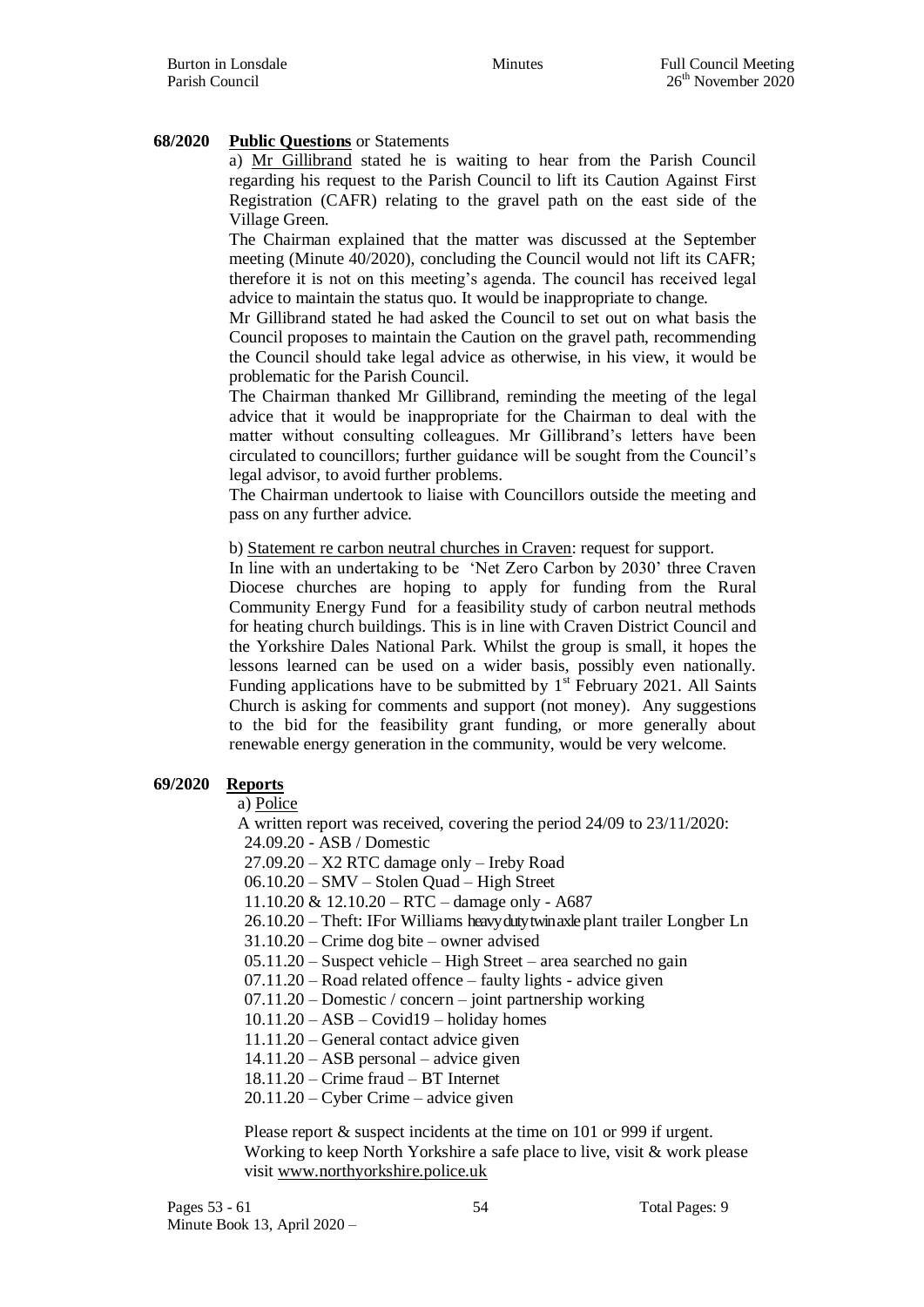Useful site re Crime and policing in England which allows you to search re incident recorded in your area [www.police.uk](http://www.police.uk/) You can also report safety issues under speed concerns on [www.roadwise.co.uk.](http://www.roadwise.co.uk/) If anyone would like to sign up to Craven Community messaging then

please visit - [www.northyorkshirecommunitymessaging.org](http://www.northyorkshirecommunitymessaging.org/) Contact Information:

1 Ring 999 in an emergency or to report a crime in progress

2 Ring 101 to report incidents or provide information

3 Ring Crime Stoppers on 0800 555 111 to remain anonymous

4 E-mail [SNACraven@northyorkshire.pnn.police.uk](mailto:SNACraven@northyorkshire.pnn.police.uk)

There were no further comments.

b) North Yorkshire County Councillor

County Cllr Ireton reported the Director of Environmental Services (includes Highways) retired at end July 2020; also the Public Health Director is moving to another part of the country, at what is a difficult time due to the COVID-19 pandemic.

COVID-19: the latest information is that North Yorks is in Tier 2 when exiting the latest public health measure on  $2<sup>nd</sup>$  December; this is a high alert level (North Yorks v close to being in Tier 3, currently the highest level of restrictions). Settle and South Craven are 'hotspots', and Scarborough infection rates are concerning.

i) Proposed local government re-organisation

Cllr. Ireton reported both the single unitary and dual authority proposals are being readied for final submission by  $9<sup>th</sup>$  December 2020, after which the Government will go to consultation.

Local elections May 2021: not yet decided to schedule, as depends on outcome of the above. However, Police, Crime and Fire Commissioner elections likely to proceed (to be confirmed).

ii) Ownership of street furniture (signpost) for insurance purposes

The Chairman reminded the meeting the previous signpost, due to dilapidated condition, was scheduled for removal. NYCC Highways gave the Parish Council permission to restore the signpost, as a part of Burton's history; this was done at a minimal cost, by the contractor (a supporter/restorer of historical street furniture). The only original piece retained is the West Riding roundel at the top of the sign. If ever a replacement is required, the decision falls to NYCC (and budget available). It is noted the signpost outside the Village Hall is not insured by the Parish Council as it is part of NYCC assets. Cllr Ireton reminded the meeting that if NYCC removed the sign, it could be replaced with a modern sign, which may not be appropriate for Burton. **Resolved** the signpost is not included in items insured.

#### c) Craven District Councillors

#### Planning Matters

i) Draft Conservation Area Proposals

Email from North Craven Heritage Trust re Parish Plans in 2021, and review of Conservation Areas (and descriptions), including Burton in Lonsdale, re proposals to change planning rules. NCHT does not consider it appropriate to consider the matter at the moment as a lot of other things happening (re government re-organisation, COVID-19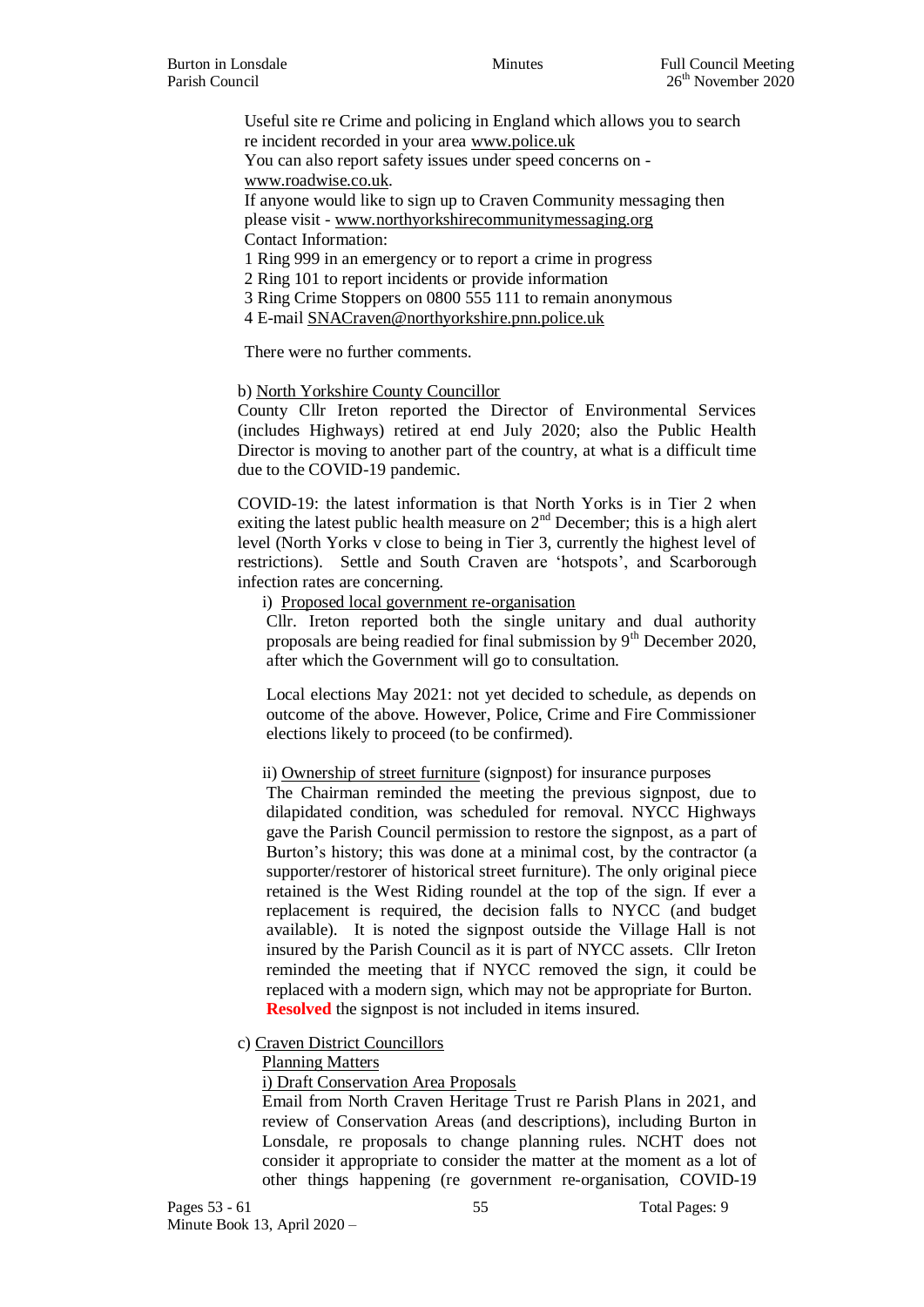pandemic, etc). The Chairman summarised: it appears the major changes will be in areas where central government believes there should be significant growth. It is simplifying the planning process into three zones. It should not significantly affect this area.

**Resolved**

Not to respond to NCHT**.**

The Craven Conservation Areas Project 2016, undertaken by the District Council, Historic England and Alan Baxter Ltd and produced draft appraisals for 16 existing conservation areas, including Burton in Lonsdale, and 3 potential new conservation areas in Craven. All 19 draft appraisals were accepted into the evidence base for the Craven Local Plan and the Council committed to undertaking public consultation on the draft appraisals at the earliest opportunity following the Local Plan's adoption. The District Council now beginning the consultation.

The Craven Conservation Areas Project produced documents in electronic format with interactive maps. The interactive maps can be downloaded; paper copies are not available. In view of the total number of documents involved, the normal consultation period of 4 weeks has been extended to 8 weeks. Comments should be received no later than the end date  $14<sup>th</sup>$  December 2020.

The Clerk drew to the meeting's attention the 2016 comments about the Village Green (the view from the Village Green), suggesting the view of the Village Green including the Grade II\* All Saints Church could be noted.

**Resolved**

To forward comments, as above, regarding the Village Green view.

#### ii) Application nos 2020/22035 FUL and 22036LC

Thornton Lodge, track to old Vicarage, Burton in Lonsdale LA6 3JZ Installation of traditional sash windows in the uncovered opening of the western elevation. Replacement of skylight and ventilator with two conservation area velux type roof lights.

**Resolved**

No comments; letter of support for work to be sent to Craven DC.

iii) Application 2020/22113/FUL

Lowfields Farm, Burton In Lonsdale, Carnforth, LA6 3LB. Proposed application for the erection of 1 new agricultural livestock and storage building.

Cllr. Sedgwick declared an interest. The buildings described as 'ruins' will have permission to be re-developed very soon (delayed due to COVID). Other old buildings will be removed.

#### **Resolved**

No comments; letter of support to be sent to Craven DC.

iv) Proposed tree works

2020/22082 Donkin House, 10 Leeming Lane, LA6 3LD: T1, T2 & T3 Apple Tree – prune. G1, G2 & G3 Birch – require a small reduction

2020/22228, 20 Low Street, LA6 3LF: fell 1 each hawthorn, fir & holly

2020/22192 1 Low St, LA6 3LF: crown thin/reduce 1 tulip tree; remove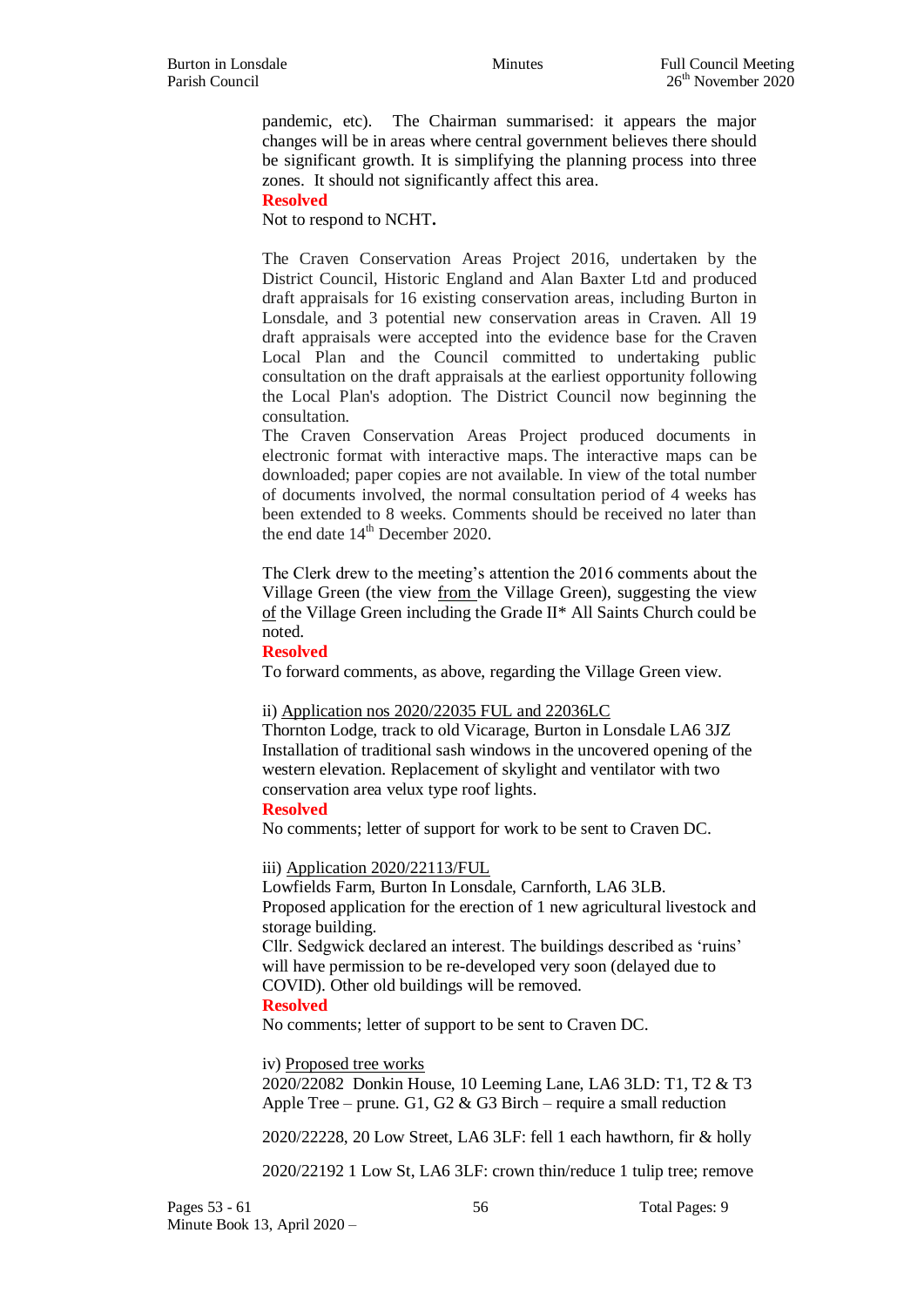water shoot branches 1 sycamore tree. **Resolved**

No comment re the above three applications.

d) Clerk; YLCA, Correspondence

The Clerk circulates YLCA and NALC correspondence mostly once a month; other correspondence is circulated if appropriate to this Parish Council. The Chairman commented there is a lot of correspondence; do Councillors wish to continue receiving all items? The general consensus is for the Clerk to continue as above. YLCA: offering series of on-line sessions for Councillors.

# **70/2020 Finance Matters**

a) Bank balances, including receipts since statement date Report circulated prior to the meeting (see appendix 1). There were no questions.

County Cllr. David Ireton left the meeting.

b) Approval of payments of budgeted and non budgeted items The following items were presented for approval:

#### chq

| #    | <b>Payments November 2020</b>                                                               |          |
|------|---------------------------------------------------------------------------------------------|----------|
| D/D  | Octopus Energy re September energy pavilion<br>R K & E Hunter & Son: Rec Field storage unit | 62.10    |
| 2477 | foundations                                                                                 | 210.00   |
| 2478 | J Hartley & Sons (grass cutting, September 2020)                                            | 588.00   |
| 2479 | T R Askew re tree felling Riverside Land                                                    | 1,680.00 |
| 2480 | YLCA re Cemetery Management webinar training                                                | 30.00    |
| 2481 | J Hartley & Sons (grass cutting, August 2020)                                               | 660.00   |
| 2482 | Business Stream (pavilion water Aug - Nov 2020)                                             | 83.55    |
| 2483 | PKF Littlejohn LLP; external audit ye 31.3.2020                                             | 240.00   |
| 2484 | M Illsley (maintenance items re pavilion, seats)                                            | 55.62    |
| 2485 | S Gregory (November salary, expenses)                                                       | 184.16   |
| 2486 | I R Thompson refund re ZOOM sub October 2020                                                | 14.39    |
| 2487 | Ian Quinn re tarmac for Rec Field entrance                                                  | 2,100.00 |
| 2488 | C Edmondson; pavilion cleaning (Oct/Nov)                                                    | 70.00    |
|      |                                                                                             |          |

5,977.82

The Chairman explained the Recreation Committee was in the process of getting quotes for both Recreation Field drainage work and the car park entrance; unfortunately, events had overtaken the committee: flood water from Jingling Gill to east of Recreation Field, had overflowed due to a blocked brash gate, running down Bentham Moor Road, into the Recreation Field, flooding both the Bowling Club's green and pavilion for the second time this year. The Chairman considered it necessary to get remedial works done as soon as possible to divert flood water away from the Recreation Field to avoid further damage to car park entrance and Bowling Club pavilion both now and in the future. The car park works were carried out without formal approval (the drainage works had been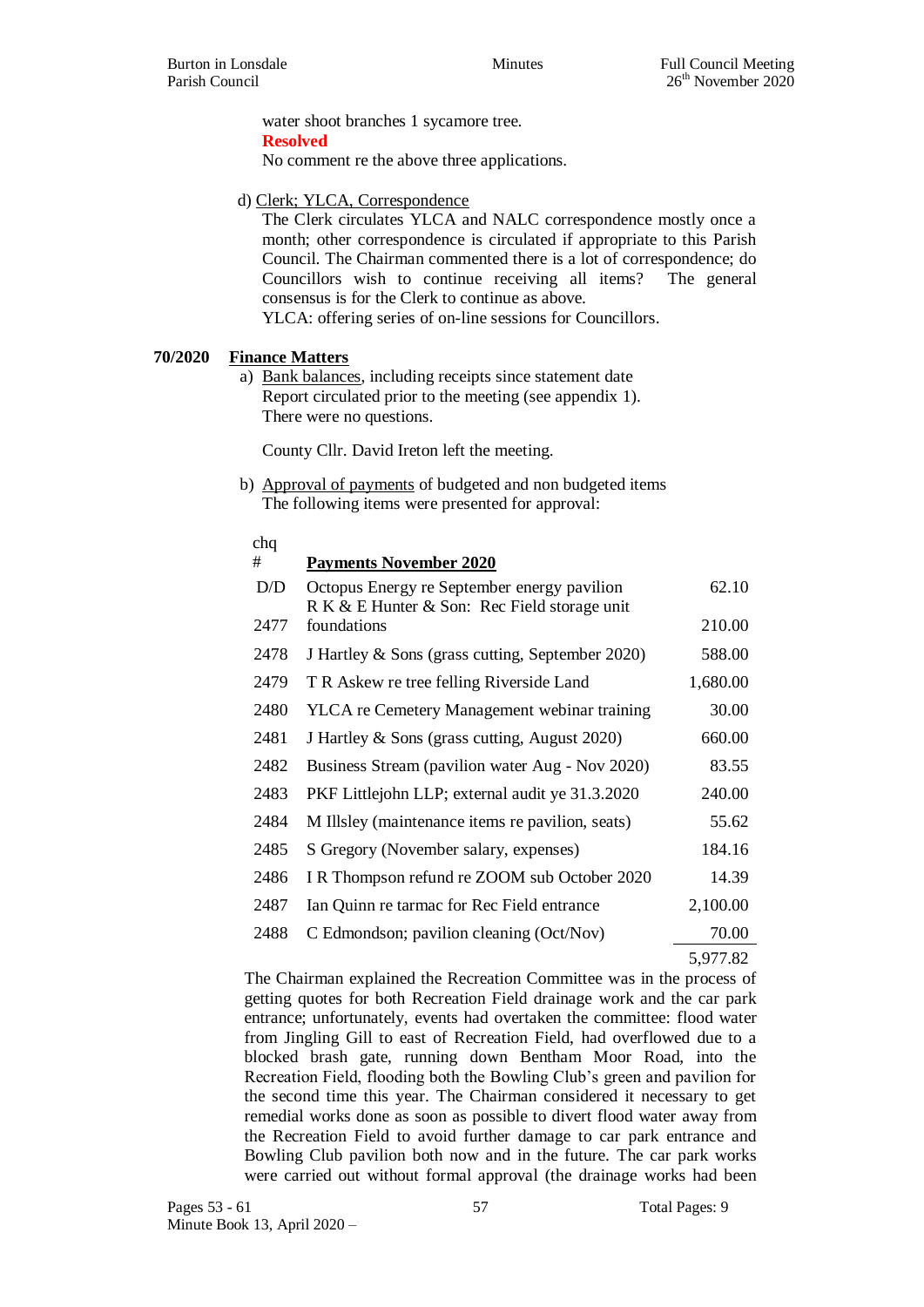agreed) and for which the Chairman fully apologised. Councillors were asked to retrospectively approve the works (and therefore payment). The tarmac is £1750 plus VAT  $(E2,100)$ ; the other costs will be circa £750-£1,000 plus VAT (reclaimable); the total net cost will come out of the £10,000 COVID grant received in April 2020.

# **Resolved**

All payments were approved; the cheques to be signed outside the meeting.

- c) Finance Committee reports; 2021-22 budget and precept
	- Half year accounts to  $30<sup>th</sup>$  September 2020: report

The Committee is comfortable that expenditure is according to budget; there have been some items outside the budget which reserves have covered.

The Chairman explained the two-step process of setting the budget and precept, which are not necessarily the same amount. Previously, any income was not included in any calculations when setting the precept.

• Proposed 2021-22 proposed annual budget

The Committee proposes a budget based on the expectation that budgeted expenditures will be £19,407 (see Minute 61/2020) **Resolved**

To set the budget at £19407.

• Proposed 2021-22 proposed precept

The Chairman explained that asking for a precept of £17,000 and spending £19,407 would depend on a draw down from reserves of approximately £2,000. Previously, any income was not taken into account. However, based on previous years' figures, and year to date, income from the hire of Recreation Field facilities could be taken into account, namely approx.  $\pounds1,000 - \pounds1,500$ . It was noted also, that asking for the same precept as 2020-21 would result in an increase of 2.4%, as fewer households would be paying (see Minute 62/2020). It was noted that Craven District Council and North Yorks C.C. are proposing 3% and 5% increases respectively.

Following debate, it was proposed that a precept of £17,500, representing a 2.4% increase over the 2020-21 precept be requested. **Resolved** (4 for, 1 against)

To request a precept of £17,500 for the year 2021-22.

 Authorisation of signing of precept request form **Resolved**

To authorise the Chairman and one other Councillor to sign the precept request.

• Risk assessment of donation toward church clock repair The Finance Committee risk assessed the donation (Minute 61/2020 item e) and concluded the clock is visible from most parts of the village and is considered to be a public clock. No council has ever been prosecuted for expenditure relating to church clocks that are visible to the general public; also noted: grant money was awarded by Craven

District Council, and was available from North Yorks C.C.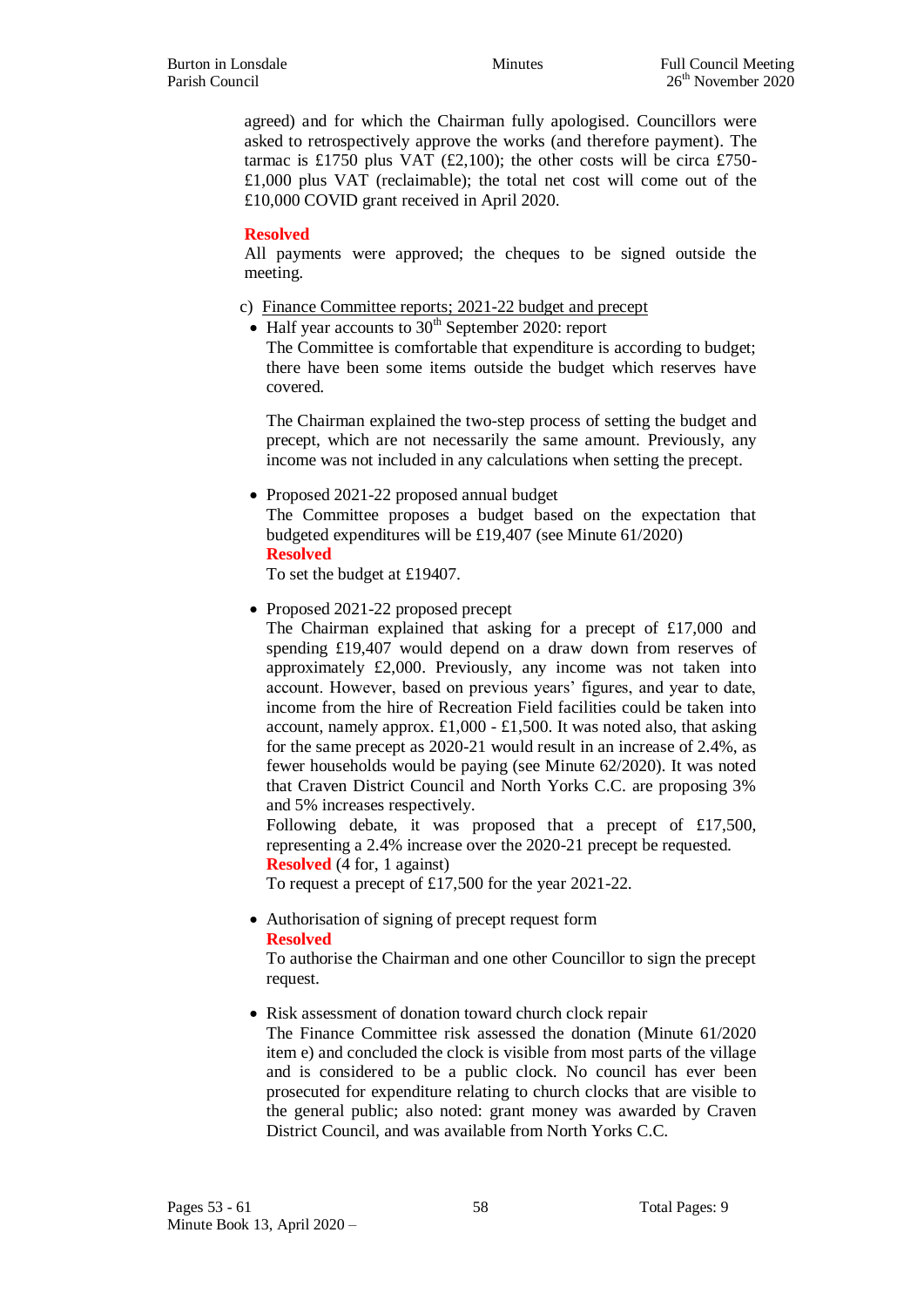External Audit for year ended 31 March 2020

The Chairman informed the meeting the external audit was completed during the last week; all matters were found to be satisfactory; the relevant documents will be published on the Parish Council's webpage [\(www.burton-in-lonsdale.net/parish-council](http://www.burton-in-lonsdale.net/parish-council) ).

# **71/2020 Parish Councillor Reports**

a) Village Hall Committee: proposed extension See above, Minute 67/2020; it is more appropriate for the Village Hall Committee to submit its own planning application, should any questions be raised by residents.

- b) Bentham Common Lands Charity: no report
- c) Woodland Trust: Greta Wood works: It was noted that the Woodland Trust has done some tree work alongside the track to Greeta House; further work will be done as more trees have been marked, following the Clerk's report of falling branches.
- d) Local Footpath Volunteers: the stile at Manor Close has been repaired.
- e) Emergency Plan: water supply exercise

The Chairman reported two Burton in Lonsdale representatives (himself and Andy Ive) attended the exercise, which highlighted actions to be taken in case of interrupted water supply (e.g. distribution of bottled water, etc).

#### **72/2020 Recreation Committee**

a) Grounds and Outdoor Equipment: inspection reports; maintenance including works to car park entrance etc

The children's roundabout has been repaired, thanks to a joint effort by Messers Hunter, Illsley & Thompson, at nil cost.

COVID awareness signs re social distancing have been installed, as it was considered impractical to try to close the Recreation Field, as it is situated away from the village and would be difficult to monitor satisfactorily.

It was noted the bike track surface edge may require some maintenance work to re-establish its shape and maintain stability.

The Chairman agreed to inspect and carry out work if possible.

Also noted: there appeared to be no pools of water collecting, despite recent wet weather.

b) Pavilion: report re bookings, maintenance and cleaning

Bookings for the Field have been paused for period 5 Nov to 2 Dec due to COVID shut down. There are no Pavilion bookings.

The gutters have been cleared; a request to buy ladders (to be stored at the pavilion) for future work was made.

#### **Resolved**

To buy ladders for the purpose of Pavilion maintenance work.

Water leak: it has been established the leak is probably not in the supply pipework; three toilet cistern valves have been found to be leaking and have been replaced. Water usage will be monitored for a week or so to see if this has solved the problem.

The Council registered its thanks and appreciation to the volunteers who have done the above works.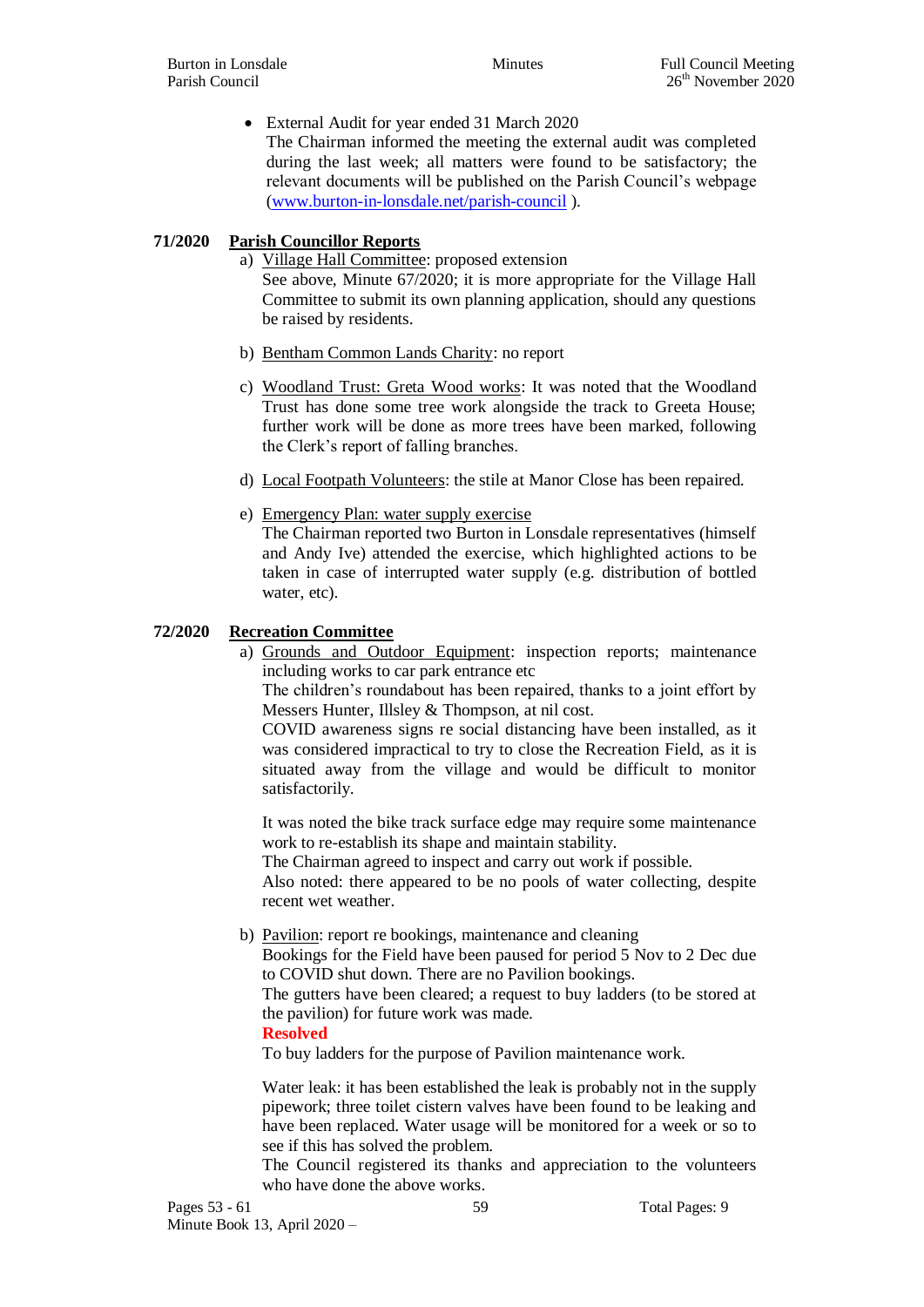# **73/2020 Maintenance Reports**

# a) Village Green, including War Memorial

Cllr Tate again brought to the Councillors' attention a request by the former World War One Commemoration Group's request to plant a rowan tree next to the War Memorial; previously (Minute 45/2020) the Council suggested it might be possible to plant a rowan on the Riverside Land after some tree work had been done. It was suggested the Group write to the Burtonian, asking residents for their suggestions/opinions about a suitable site for a rowan tree.

#### Christmas Tree

The contractor has agreed to install battery-powered lights on the tree; however, the tree erected recently is not up to the usual standard; the Clerk has requested a replacement and is awaiting a reply.

b) Riverside Land

Cllr Mason reported three ash trees were felled, following advice received in a tree condition survey conducted earlier this year.

#### c) Very Old and Separate Churchyard

Cllrs Tate and Thompson to arrange a mutually convenient date to inspect the headstones re stability, as part of an annual inspection.

d) Street Lighting

The Clerk reported the street light outside 6 Duke Street recently had a light bulb replaced, noting this was the first repair of any of the Parish Council's lights in about five years.

e) Public benches

Mike Illsley has sanded and re-oiled the Gill Mawson bench situated next to the War Memorial.

The Council thanked both Mr Illsley and Cllr Sedgwick (transport of said bench to a workshop) for their work and time.

#### **74/2020 Items to be included by Clerk in press release** There were none.

#### **75/2020 Date, time and venue next monthly Parish Council meeting Resolved** The next Full Council meeting to be at 7.30pm, 28<sup>th</sup> January 2021.

The next Recreation Committee meeting to be  $25<sup>th</sup>$  February 2020, to be confirmed outside this meeting.

The meeting closed at 21.09pm.

The Chairman thanked Councillors for their time and wished everyone a good Christmas / holiday, and looked forward to the New Year.

**Signed .................................................... Dated ......................**